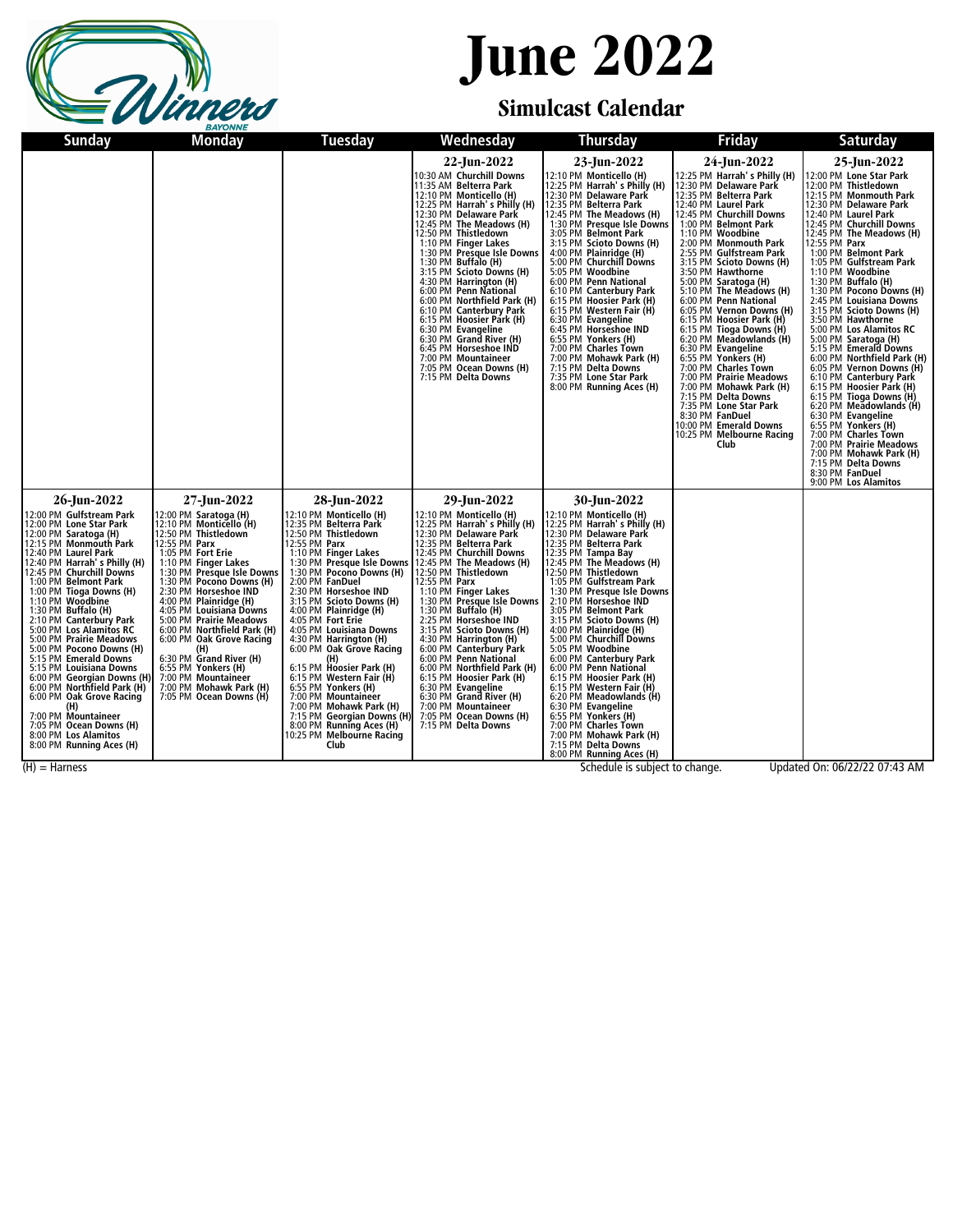

## **July 2022**

#### **Simulcast Calendar**

| <b>Sunday</b>                                                                                                                                                                                                                                                                                                                                                                                                                                                                                                                                                                                                                                                                                                                                | Monday                                                                                                                                                                                                                                                                                                                                                                                                                                                                                                                                                                        | <b>Tuesday</b>                                                                                                                                                                                                                                                                                                                                                                                                                                                                                                                                                                                                   | Wednesday                                                                                                                                                                                                                                                                                                                                                                                                                                                                                                                                                                                      | <b>Thursday</b>                                                                                                                                                                                                                                                                                                                                                                                                                                                                                                                                                                                                                             | <b>Friday</b>                                                                                                                                                                                                                                                                                                                                                                                                                                                                                                                                                                                                                                                                                                                                                      | <b>Saturday</b>                                                                                                                                                                                                                                                                                                                                                                                                                                                                                                                                                                                                                                                                                                                                                                                                                                                                                      |
|----------------------------------------------------------------------------------------------------------------------------------------------------------------------------------------------------------------------------------------------------------------------------------------------------------------------------------------------------------------------------------------------------------------------------------------------------------------------------------------------------------------------------------------------------------------------------------------------------------------------------------------------------------------------------------------------------------------------------------------------|-------------------------------------------------------------------------------------------------------------------------------------------------------------------------------------------------------------------------------------------------------------------------------------------------------------------------------------------------------------------------------------------------------------------------------------------------------------------------------------------------------------------------------------------------------------------------------|------------------------------------------------------------------------------------------------------------------------------------------------------------------------------------------------------------------------------------------------------------------------------------------------------------------------------------------------------------------------------------------------------------------------------------------------------------------------------------------------------------------------------------------------------------------------------------------------------------------|------------------------------------------------------------------------------------------------------------------------------------------------------------------------------------------------------------------------------------------------------------------------------------------------------------------------------------------------------------------------------------------------------------------------------------------------------------------------------------------------------------------------------------------------------------------------------------------------|---------------------------------------------------------------------------------------------------------------------------------------------------------------------------------------------------------------------------------------------------------------------------------------------------------------------------------------------------------------------------------------------------------------------------------------------------------------------------------------------------------------------------------------------------------------------------------------------------------------------------------------------|--------------------------------------------------------------------------------------------------------------------------------------------------------------------------------------------------------------------------------------------------------------------------------------------------------------------------------------------------------------------------------------------------------------------------------------------------------------------------------------------------------------------------------------------------------------------------------------------------------------------------------------------------------------------------------------------------------------------------------------------------------------------|------------------------------------------------------------------------------------------------------------------------------------------------------------------------------------------------------------------------------------------------------------------------------------------------------------------------------------------------------------------------------------------------------------------------------------------------------------------------------------------------------------------------------------------------------------------------------------------------------------------------------------------------------------------------------------------------------------------------------------------------------------------------------------------------------------------------------------------------------------------------------------------------------|
|                                                                                                                                                                                                                                                                                                                                                                                                                                                                                                                                                                                                                                                                                                                                              |                                                                                                                                                                                                                                                                                                                                                                                                                                                                                                                                                                               |                                                                                                                                                                                                                                                                                                                                                                                                                                                                                                                                                                                                                  |                                                                                                                                                                                                                                                                                                                                                                                                                                                                                                                                                                                                |                                                                                                                                                                                                                                                                                                                                                                                                                                                                                                                                                                                                                                             | 01-Jul-2022<br>12:25 PM Harrah's Philly (H)<br>12:30 PM Delaware Park<br>12:35 PM Belterra Park<br>12:35 PM Tampa Bay<br>12:40 PM Laurel Park<br>12:45 PM Churchill Downs<br>1:00 PM Belmont Park<br>1:10 PM Woodbine<br>1:10 PM Woodbine<br>1:30 PM Buffalo (H)<br>2:55 PM Gulfstream Park<br>3:00 PM Ruidoso Downs<br>3:15 PM Scioto Downs (H)<br>5:00 PM Los Alamitos RC<br>5:00 PM Saratoga (H)<br>5:10 PM The Meadows (H)<br>6:00 PM Penn National<br>6:00 PM Penn National<br>6:00 PM Vernon Downs (H)<br>6:15 PM Hoosier Park (H)<br>6:20 PM Meadowlands (H)<br>6:30 PM Evangeline<br>6:55 PM Yonkers (H)<br>7:00 PM Charles Town<br>7:00 PM Mohawk Park (H)<br>7:15 PM Delta Downs<br>8:10 PM Hawthorne (H)<br>8:30 PM FanDuel<br>10:00 PM Emerald Downs   | 02-Jul-2022<br>10:00 AM Horseshoe IND<br>12:15 PM Monmouth Park<br>12:30 PM Delaware Park<br>12:35 PM Gulfstream Park<br>12:40 PM Laurel Park<br>12:49 PM Churchill Downs<br>12:45 PM Churchill Downs<br>12:45 PM The Meadows (H)<br>1:00 PM Belmont Park<br>1:30 PM Buffalo (H)<br>1:30 PM Pocono Downs (H)<br>2:30 PM Pocono Downs (H)<br>2:45 PM I Quiciana Downs<br>2:45 PM Louisiana Downs<br>3:00 PM Ruidoso Downs<br>3:15 PM Scioto Downs (H)<br>5:00 PM Los Alamitos RC<br>5:00 PM Saratoga (H)<br>5.15 PM Emerald Downs<br>6.00 PM Canterbury Park<br>6.00 PM Canterbury Park<br>6.05 PM Vernon Downs (H)<br>6.15 PM Hoosier Park (H)<br>6.15 PM Hoosier Park (H)<br>6:20 PM Meadowlands (H)<br>6:30 PM Evangeline<br>6:55 PM Yonkers (H)<br>7:00 PM Charles Town<br>7:00 PM Mohawk Park (H)<br>7:00 PM Mohawk Park (H)<br>7:15 PM Hawthorne (H)<br>8:30 PM FanDuel<br>9:00 PM Los Alamitos |
| 03-Jul-2022<br>12:00 PM Saratoga (H)<br>12:15 PM Monmouth Park<br>12:40 PM Laurel Park<br>12:40 PM Harrah's Philly (H)<br>12:45 PM Churchill Downs<br>12:45 PM Gulfstream Park<br>1:00 PM Belmont Park<br>1:00 PM Tioga Downs (H)<br>1:10 PM Woodbine<br>2:00 PM Canterbury Park<br>2:45 PM Louisiana Downs<br>3:00 PM Ruidoso Downs<br>SOUTH LOS Alamitos RC (1.30 PM Presque Isle Downs (H)<br>5:00 PM Pocono Downs (H) (2:00 PM Canterbury Park<br>6:00 PM Georgian Downs (H) (2:00 PM Canterbury Park<br>6:00 PM Northfield Park (H) (3:15 PM Scioto Downs (H)<br>6:00 PM<br>(H)<br>7:00 PM Mountaineer<br>7:05 PM Ocean Downs (H)<br>8:00 PM Emerald Downs<br>8:00 PM Los Alamitos<br>8:00 PM Running Aces (H)<br>8:10 PM Hawthorne (H) | 04-Jul-2022<br>12:00 PM Saratoga (H)<br>12:15 PM Monmouth Park<br>12:15 PM Vernon Downs (H)<br>12:25 PM Parx<br>12:30 PM Horseshoe IND<br>12:40 PM Laurel Park<br>12:45 PM Churchill Downs<br>12:50 PM Thistledown<br>1:00 PM Belmont Park<br>1:05 PM Fort Erie<br>1:10 PM Finger Lakes<br>1:30 PM Presque Isle Downs<br>4:05 PM Louisiana Downs<br>5:00 PM Los Alamitos RC<br>6:00 PM Oak Grove Racing<br>(H)<br>6:15 PM Hoosier Park (H)<br>6:15 PM Tioga Downs (H)<br>6:30 PM Grand River (H)<br>6:55 PM Yonkers (H)<br>7:00 PM Mohawk Park (H)<br>7:05 PM Ocean Downs (H) | 05-Jul-2022<br>12:10 PM Monticello (H)<br>12:25 PM Parx<br>12:25 PM Parx<br>12:50 PM Thistledown<br>1:10 PM Finger Lakes<br>1:30 PM Presque Isle Downs<br>1:30 PM Pocono Downs (H)<br>2:00 PM FanDuel<br>2:30 PM Horseshoe IND<br>4:00 PM Plainridge (H)<br>4:05 PM Fort Erie<br>4:05 PM Louisiana Downs<br>4:30 PM Harrington (H)<br>6:00 PM Oak Grove Racing<br>(H)<br>6:55 PM Yonkers (H)<br>7:00 PM Mountaineer<br>7:00 PM Mohawk Park (H)<br>7:15 PM Georgian Downs (H)<br>8:00 PM Running Aces (H)                                                                                                         | 06-Jul-2022<br>12:10 PM Monticello (H)<br>12:25 PM Harrah's Philly (H)<br>12:30 PM Delaware Park<br>12:35 PM Belterra Park<br>12:45 PM The Meadows (H)<br>12:50 PM Thistledown<br>1:10 PM Finger Lakes<br>1:30 PM Presque Isle Downs<br>1:30 PM Buffalo (H)<br>2:30 PM Horseshoe IND<br>2.:36 PM Scioto Downs (H)<br>4:30 PM Harrington (H)<br>4:30 PM Harrington (H)<br>6:00 PM Northfield Park (H)<br>6:15 PM Hoosier Park (H)<br>6:30 PM Evangeline<br>6:30 PM Grand River (H)<br>6:55 PM Yonkers (H)<br>7:00 PM Mountaineer<br>7:05 PM Ocean Downs (H)<br>7:15 PM Delta Downs              | 07-Jul-2022<br>12:10 PM Monticello (H)<br>12:25 PM Harrah's Philly (H)<br>12:30 PM Delaware Park<br>12:35 PM Belterra Park<br>12:45 PM The Meadows (H)<br>12:50 PM Thistledown<br>1:30 PM Presque Isle Downs<br>2:10 PM Horseshoe IND<br>2:15 PM Scioto Downs (H)<br>4:00 PM Plainridge (H)<br>5:05 PM Woodbine<br>6:00 PM Canterbury Park<br>6:00 PM Penn National<br>6:15 PM Hoosier Park (H)<br>6:20 PM Meadowlands (H)<br>6:30 PM Evangeline<br>6:55 PM Yonkers (H)<br>0:55 PM TOMAELS (11)<br>7:00 PM Charles Town<br>7:00 PM Mohawk Park (H)<br>7:05 PM Ocean Downs (H)<br>7:15 PM Delta Downs<br>8:00 PM Running Aces (H)            | 08-Jul-2022<br>12:10 PM Monticello (H)<br>12:25 PM Harrah's Philly (H)<br>12:30 PM Delaware Park<br>12:35 PM Belterra Park<br>12:40 PM Laurel Park<br>1:00 PM Belmont Park<br>1:10 PM Woodbine<br>1:30 PM Buffalo (H)<br>1:50 PM Ellis Park<br>2:00 PM Monmouth Park<br>2:55 PM Gulfstream Park<br>3:00 PM Ruidoso Downs<br>3:15 PM Scioto Downs (H)<br>5:00 PM Los Alamitos RC<br>5:00 PM Saratoga (H)<br>5:10 PM The Meadows (H)<br>6:00 PM Penn National<br>6.05 PM Vernon Downs (H)<br>6.05 PM Vernon Downs (H)<br>6.20 PM Meadowlands (H)<br>6.30 PM Venngeline<br>6.55 PM Yonkers (H)<br>6.55 PM Yonkers (H)<br>7:00 PM Charles Town<br>7:00 PM Mohawk Park (H)<br>7:15 PM Delta Downs<br>8:10 PM Hawthorne (H)<br>8:30 PM FanDuel<br>10:00 PM Emerald Downs | 09-Jul-2022<br>12:15 PM Monmouth Park<br>12:15 PM Vernon Downs (H)<br>12:20 PM Horseshoe IND<br>12:25 PM Parx<br>12:30 PM Delaware Park<br>12:35 PM Gulfstream Park<br>12:40 PM Laurel Park<br>12:45 PM The Meadows (H)<br>1:00 PM Belmont Park<br>1:10 PM Woodbine<br>1:30 PM Buffalo (H)<br>1:30 PM Pocono Downs (H)<br>1:50 PM Ellis Park<br>2:45 PM Louisiana Downs<br>3:00 PM Ruidoso Downs<br>3:15 PM Scioto Downs (H)<br>5:00 PM Los Alamitos RC<br>5:00 PM Saratoga (H)<br>5:15 PM Emerald Downs<br>6:00 PM Canterbury Park<br>6:00 PM Northfield Park (H)<br>6:15 PM Hoosier Park (H)<br>6:15 PM Tioga Downs (H)<br>6:20 PM Meadowlands (H)<br>6:30 PM Evangeline<br>6:55 PM Yonkers (H)<br>7:00 PM Charles Town<br>7:00 PM Mohawk Park (H)<br>7:15 PM Delta Downs<br>8:10 PM Hawthorne (H)<br>8:30 PM FanDuel<br>9:00 PM Los Alamitos                                                      |
| 10-Jul-2022<br>12:00 PM Saratoga (H)<br>12:15 PM Monmouth Park<br>12:30 PM Belmont Park<br>12:40 PM Laurel Park<br>12:40 PM Harrah's Philly (H)<br>12:45 PM Gulfstream Park<br>1:00 PM Tioga Downs (H)<br>1:10 PM Woodbine<br>1:50 PM Ellis Park<br>2:00 PM Canterbury Park<br>2:45 PM Louisiana Downs<br>3:00 PM Ruidoso Downs<br>5:00 PM Los Alamitos RC<br>5:00 PM Pocono Downs (H)<br>5:15 PM Emerald Downs<br>6:00 PM Georgian Downs (H)<br>6:00 PM Northfield Park (H)<br>6:00 PM Oak Grove Racing<br>(H)<br>7:00 PM Mountaineer<br>7:05 PM Ocean Downs (H)<br>8:00 PM Los Alamitos<br>8:00 PM Running Aces (H)<br>8:10 PM Hawthorne (H)                                                                                               | 11-Jul-2022<br>12:00 PM Saratoga (H)<br>12:10 PM Monticello (H)<br>12:25 PM <b>Parx</b><br>12:50 PM Thistledown<br>1:05 PM Fort Erie<br>1:10 PM Finger Lakes<br>1:30 PM Presque Isle Downs<br>1:30 PM Pocono Downs (H)<br>1:45 PM Colonial Downs<br>2:30 PM Horseshoe IND<br>4:00 PM Plainridge (H)<br>4:05 PM Louisiana Downs<br>6:00 PM Northfield Park (H)<br>6:00 PM Oak Grove Racing<br>(H)<br>6:30 PM Grand River (H)<br>6:55 PM Yonkers (H)<br>7:00 PM Mountaineer<br>7:00 PM Mohawk Park (H)<br>7:05 PM Ocean Downs (H)                                               | 12-Jul-2022<br>12:10 PM Monticello (H)<br>12:25 PM Parx<br>12:35 PM Belterra Park<br>12:50 PM Thistledown<br>1:10 PM Finger Lakes<br>1:30 PM Presque Isle Downs 12:45 PM The Meadows (H)<br>1:30 PM Pocono Downs (H) 12:50 PM Thistledown<br>1:45 PM Colonial Downs<br>2:00 PM FanDuel<br>2:30 PM Horseshoe IND<br>3:15 PM Scioto Downs (H)<br>4:00 PM Plainridge (H)<br>4:05 PM Fort Erie<br>4:05 PM Louisiana Downs<br>6:00 PM Oak Grove Racing<br>6:15 PM Hoosier Park (H)<br>6:55 PM Yonkers (H)<br>7:00 PM Mountaineer<br>7:00 PM Mohawk Park (H)<br>7:15 PM Georgian Downs (H)<br>8:00 PM Running Aces (H) | 13-Jul-2022<br>12:10 PM Monticello (H)<br>12:25 PM Parx<br>12:25 PM Harrah' s Philly (H)<br>12:30 PM Delaware Park<br>12:35 PM Belterra Park<br>1:10 PM Finger Lakes<br>1:30 PM Presque Isle Downs<br>1:30 PM Buffalo (H)<br>1:45 PM Colonial Downs<br>2:30 PM Horseshoe IND<br>3:15 PM Scioto Downs (H)<br>6:00 PM Canterbury Park<br>6:00 PM Penn National<br>6:00 PM Northfield Park (H)<br>6:15 PM Hoosier Park (H)<br>6:30 PM Evangeline<br>6:30 PM Evangeline<br>6:30 PM Grand River (H)<br>6:55 PM Yonkers (H)<br>7:00 PM Mountaineer<br>7:05 PM Ocean Downs (H)<br>7:15 PM Delta Downs | 14-Jul-2022<br>12:10 PM Monticello (H)   12:25 PM Harrah's Phill<br>12:25 PM Harrah's Philly (H)   12:35 PM Belterra Park<br>12:30 PM Delaware Park<br>12:35 PM Belterra Park<br>12:45 PM The Meadows (H)<br>12:50 PM Thistledown<br>1:00 PM Saratoga<br>1:00 FM Stratugal<br>2:10 PM Horseshoe IND<br>3:15 PM Scioto Downs (H)<br>4:00 PM Plainridge (H)<br>5:05 PM Woodbine<br>6:00 PM Canterbury Park<br>6:00 PM Penn National<br>6:15 PM Hoosier Park (H)<br>6:30 PM Evangeline<br>6:55 PM Yonkers (H)<br>7:00 PM Charles Town<br>7:00 PM Mohawk Park (H)<br>7:05 PM Ocean Downs (H)<br>7:15 PM Delta Downs<br>8:00 PM Running Aces (H) | 15-Jul-2022<br>12:25 PM Harrah's Philly (H)<br>12:40 PM Laurel Park<br>1:00 PM Saratoga<br>1:10 PM Woodbine<br>1:30 PM Buffalo (H)<br>1:50 PM Ellis Park<br>2:00 PM Monmouth Park<br>2:55 PM Gulfstream Park<br>3:00 PM Ruidoso Downs<br>3:15 PM Scioto Downs (H)<br>5:10 PM The Meadows (H)<br>6:00 PM Penn National<br>6:05 PM Vernon Downs (H)<br>6:15 PM Hoosier Park (H)<br>6:15 PM Tioga Downs (H)<br>6:20 PM Meadowlands (H)<br>6:30 PM Evangeline<br>6:45 PM Saratoga (H)<br>6:55 PM Yonkers (H)<br>7:00 PM Charles Town<br>7:00 PM Mohawk Park (H)<br>7:15 PM Delta Downs<br>8:10 PM Hawthorne (H)<br>8:30 PM FanDuel<br>10:00 PM Emerald Downs                                                                                                           | 16-Jul-2022<br>12:15 PM Monmouth Park<br>12:30 PM Delaware Park<br>12:35 PM Gulfstream Park<br>12:40 PM Laurel Park<br>12:45 PM The Meadows (H)<br>1:00 PM Saratoga<br>1:10 PM Woodbine<br>1:30 PM Buffalo (H)<br>1:30 PM Pocono Downs (H)<br>1:50 PM Ellis Park<br>2:45 PM Louisiana Downs<br>3:00 PM Ruidoso Downs<br>3:15 PM Scioto Downs (H)<br>5:15 PM Emerald Downs<br>6:00 PM Canterbury Park<br>6:00 PM Northfield Park (H)<br>6:05 PM Vernon Downs (H)<br>6:15 PM Hoosier Park (H)<br>6:15 PM Tioga Downs (H)<br>6:20 PM Meadowlands (H)<br>6:30 PM Evangeline<br>6:45 PM Saratoga (H)<br>6:55 PM Yonkers (H)<br>7:00 PM Charles Town<br>7:00 PM Mohawk Park (H)<br>7:15 PM Delta Downs<br>8:10 PM Hawthorne (H)<br>8:30 PM FanDuel<br>9:00 PM Los Alamitos                                                                                                                                 |